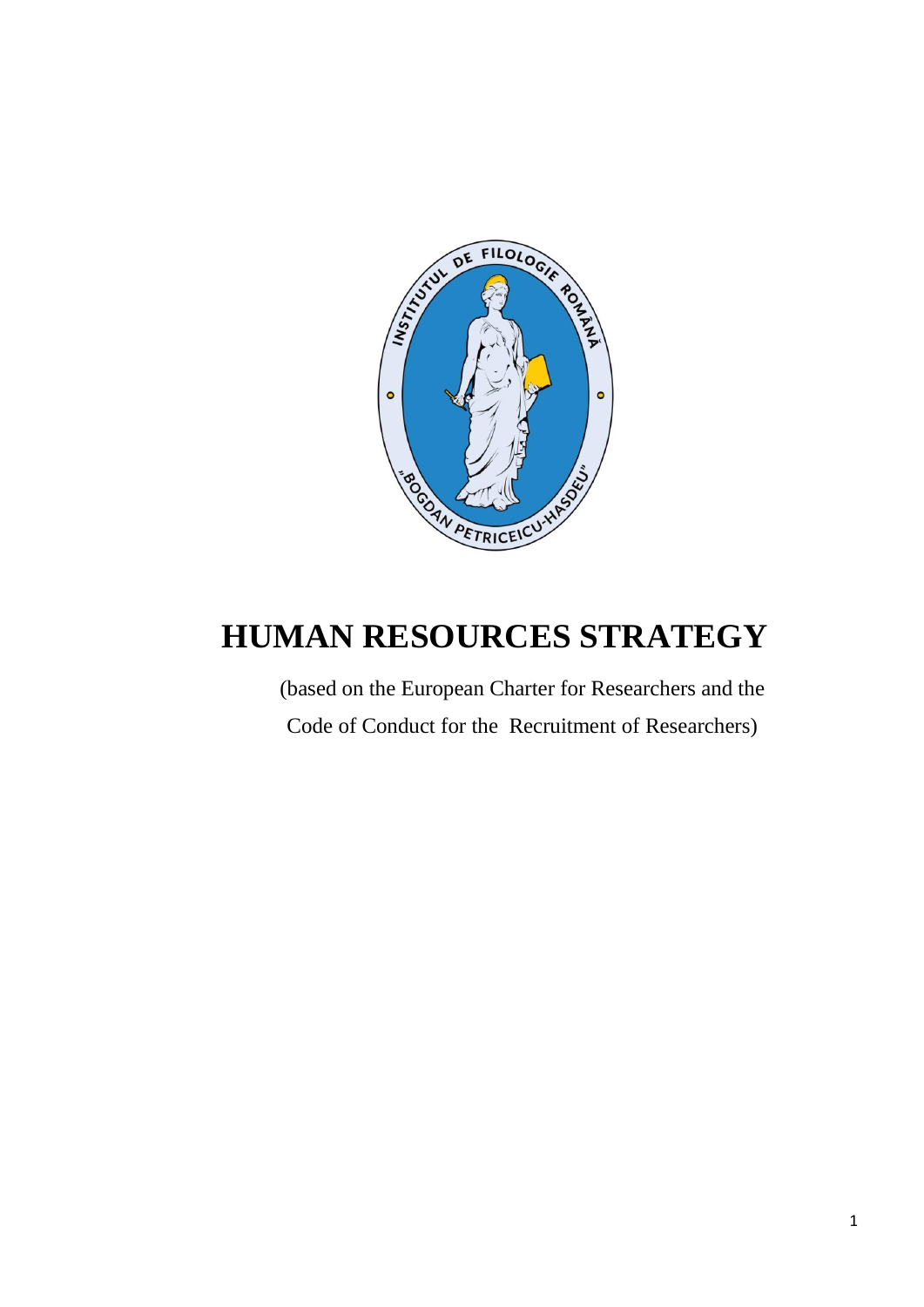# **Introduction**

This strategic document is the result of an analysis of the activity of the Romanian Philology Institute "Bogdan Petriceicu-Hasdeu" from the perspective of applying the principles of the European Charter of Researchers and the Code of Conduct for the Recruitment of Researchers.

The Institute of Romanian Philology "Bogdan Petriceicu-Hasdeu" (IRP "B. P. Hasdeu") is a legal entity with the status of a public institution in the field of research and innovation that carries out fundamental and/or applied research, implementation of scientific results and innovations, training and improvement of scientific staff in the fields of linguistics, literary science, folklore and terminology.

The Institute operates in accordance with the provisions of the Constitution of the Republic of Moldova, the Code of Science and Innovation, the Education Code, the international treaties to which the Republic of Moldova is a party and other normative acts, including those of the Ministry of Education, Culture and Research, based on the Statute of the Institute. The Institute's mission is to strengthen and enforce a research institution by delivering tangible results in fundamental and applicative research projects with sustainable cultural development.

The IRP "B. P. Hasdeu" has been accredited by CNAA in May, 2013.

# **I. Purpose and strategic objectives**

The Human Resources Strategy of the IRP "B. P. Hasdeu" is based on the international and national strategic documents in the field, the European Charter for Researchers and the Code of Conduct for the Recruitment of Researchers, the R & D Strategy of the Republic of Moldova and is designed in accordance with the provisions of the Code on Research and Innovation of RM and the Statute of the Romanian Philology Institute "Bogdan Petriceicu-Hasdeu".

The Human Resources Strategy of IRP "B. P. Hasdeu" aims to establish basic directions and components in the field of human resources development in research.

Strategic objectives:

• Promoting career researchers based on internationally recognized professional performances;

• Supporting and encouraging academic mobility;

• Intensifying and diversifying recruitment policies to attract young doctoral students, postdoctoral researchers, as well as experienced researchers;

• Intensifying collaborations with the scientific diaspora and its involvement in institutional and international projects;

• The periodic assessment of the scientific results in order to ensure the directions of the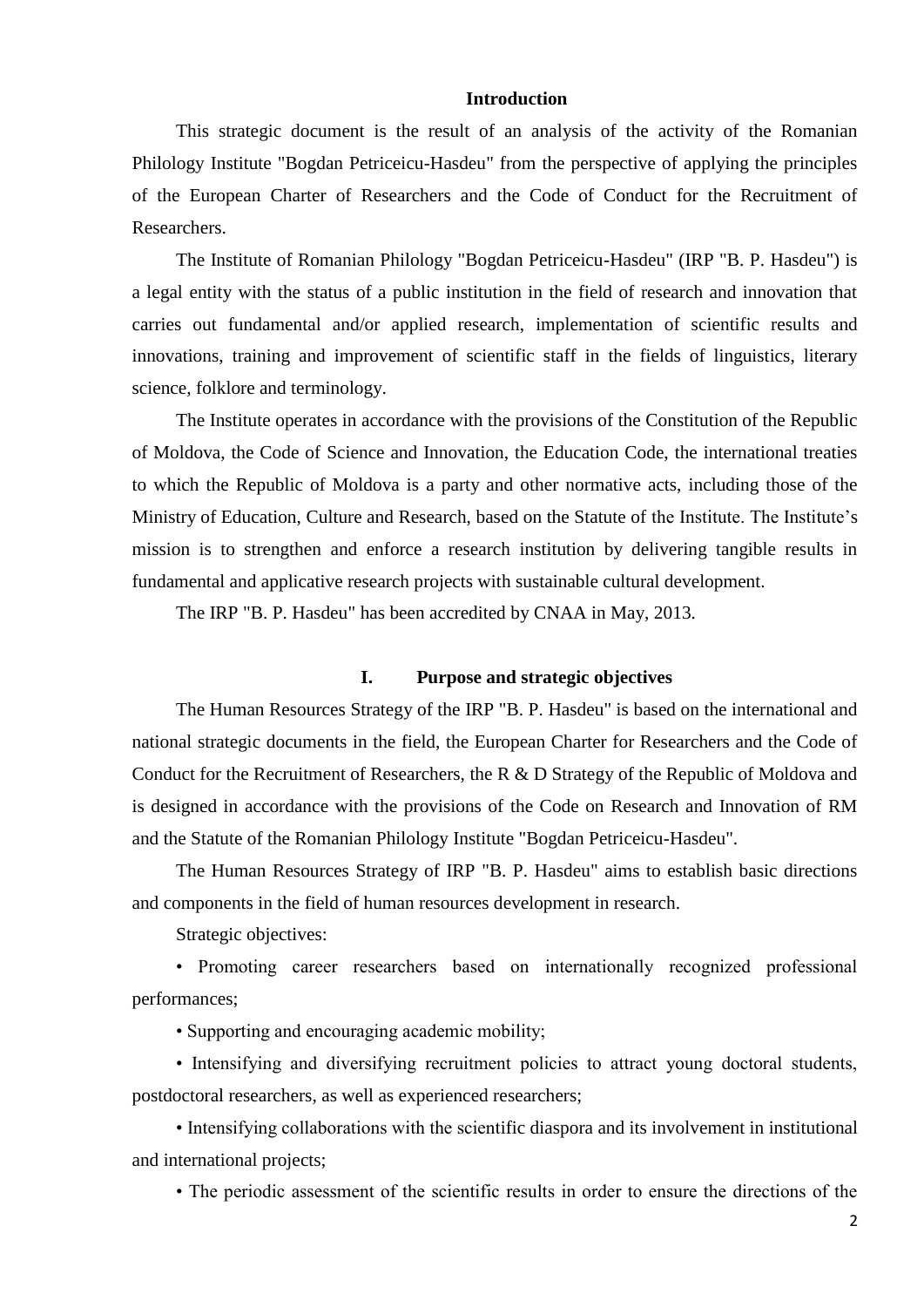Institute's activity.

• Informing the researchers with the updated tendencies in project management.

• Development of international collaboration and support for participation in research programs and projects.

From a conceptual point of view, the IRP Human Resources Strategy is based on the following principles:

- the principle of academic freedom and personal autonomy;

- the principle of professional ethics, professional and civic honesty;

- the principle of developing the human potential in the spirit of competitiveness;

- the principle of non-discrimination;

- the principle of integration of philological science into the European research area.

## **II. Regulatory framework and institutional context**

Starting March 2019, the Institute of Romanian Philology initiated the procedure for adhering to the European Charter for Researchers and the Code of Conduct for the Recruitment of Researchers. Thus, on April 8, 2019, the director of the Institute, Habilitated doctor Nina Corcinschi signed the endorsement of the 'Charter and Code' principles and commitment to the implementation of the HRS4R, and on the  $15<sup>th</sup>$  of April 2019 the European Commission acknowledged the institution's endorsement of the 40 principles and approved the process of obtaining the "Excellence in Research" award.

According to the recommendations of the European Commission, a working group was set up, its mission was pointed out: analysis of the national legislation, internal analysis of the Institute's documentation (regulations, contracts, procedures, Integrated Management System (IMS)), analysis of the principles of the Charter Code to be adjusted and implemented.

Information and discussion meetings on the principles and importance of EURAXESS were organized within the Institute.

Based on feedback from IRP employees, the procedure for joining the European Charter for Researchers and the Code of Conduct for Recruitment of Researchers was initiated in order to obtain the HR Excellence Logo.

The internal analysis focuses on the quantification of some indicators to determine the level at which the Charter and Code principles are applied to the four key dimensions in R&D institutions.

In accordance with the existing national and institutional framework, the recruitment of the scientific staff is based on competition. The institution's human resources policy does not impose gender or age restrictions on researchers. The recruitment and employment policy also does not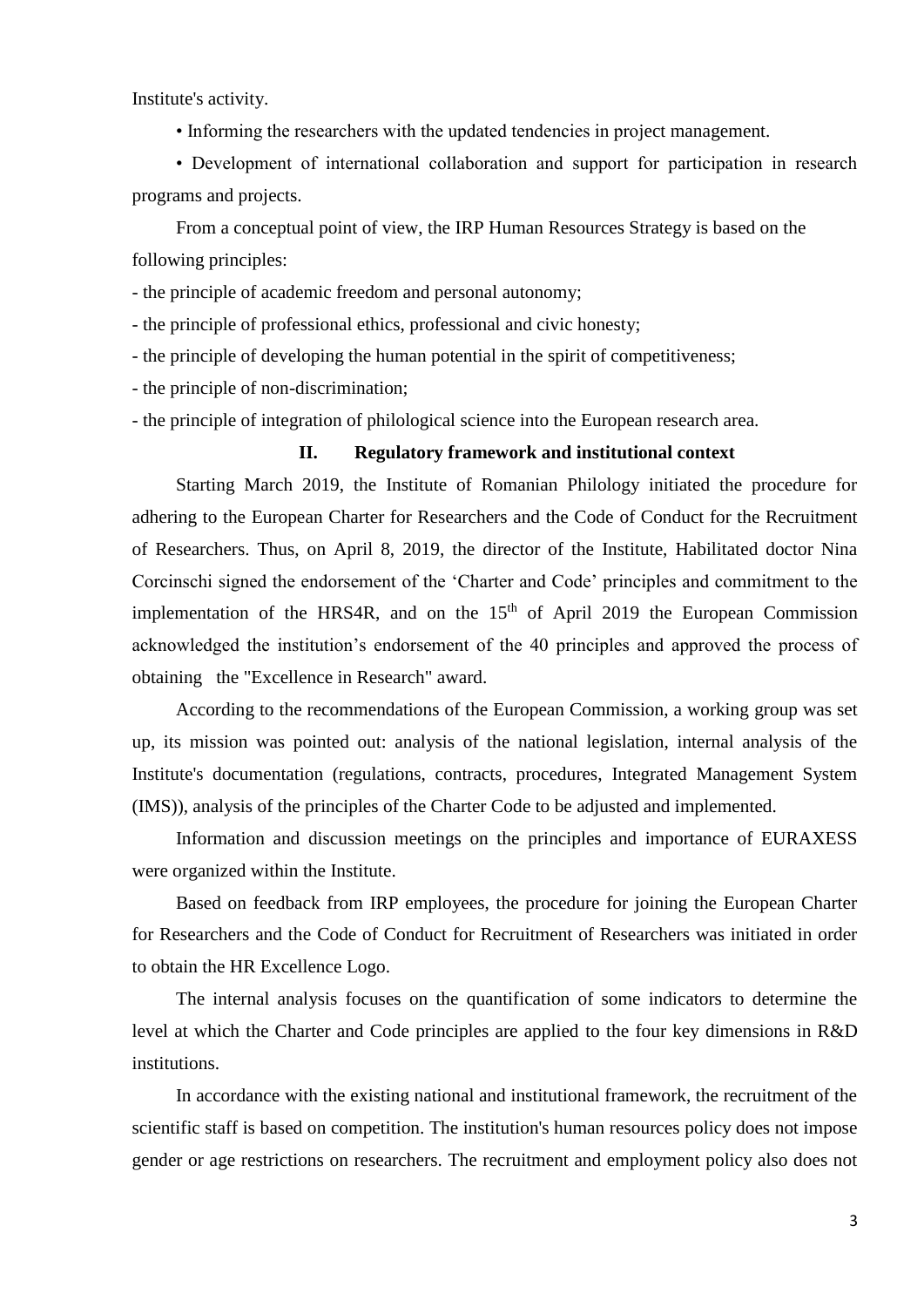impose any restrictions on foreign researchers other than those stipulated by the Labor Code of the Republic of Moldova.

Internal regulations contain provisions that offer attractive work conditions for researchers: creative days in libraries, inter-academic mobility, flexible work arrangements.

The level of qualifications required corresponds to the requirements of the position and does not constitute a barrier to apply.

# **III. Strategic fields**

Strategic areas in human resources development are correlated with the Charter and Code principles: Open Researchers' Recruitment and Grant Portability/Social Security/Attractiveness of Employment and Working Conditions/Developing Professional Skills and Training Opportunities for Researchers.

# **1. Ethical and professional principles**

The analysis of the national framework and internal normative acts has shown that the freedom of research is guaranteed by Article no.33 of the Constitution of the Republic of Moldova, the IRP Statute and its Code of Ethics. In addition to internal regulations, the principles of ethics and deontology are defined in the Code of Ethics and Professional Deontology of Researchers and Teachers adopted by the National Council for Accreditation and Attestation. The Council takes into account international regulations and standards on ethics in scientific research and teaching, including the principles of the Charter and the Code.

Information on professional attitudes, primary responsibilities of researchers aimed at ensuring the compliance of scientific work with the ethical norms accepted by the international scientific community is reflected in individual work contracts and detailed in the Job Description.

Upon hiring, researchers sign the Code of Ethics for the researcher and respect the fundamental ethical principles applicable to their field of research. Within the institution, the Ethics Commission operates on the basis of an Organization and Functioning Regulation. One of the committee's basic concerns is to identify plagiarism and to recommend sanctions when it is found.

The purpose and principal directions of scientific research are found in the IRP Statute. Provisions on the responsibility of researchers are stipulated in Art. 130 (first) on the Responsibility of Scientific and Researcher Groups of Research and Innovation in the Code of Science and Innovation of the Republic of Moldova.

Employee safety is one of the priorities of IRP management. Researchers operate with verified work methods developed in accordance with national law: Occupational Safety and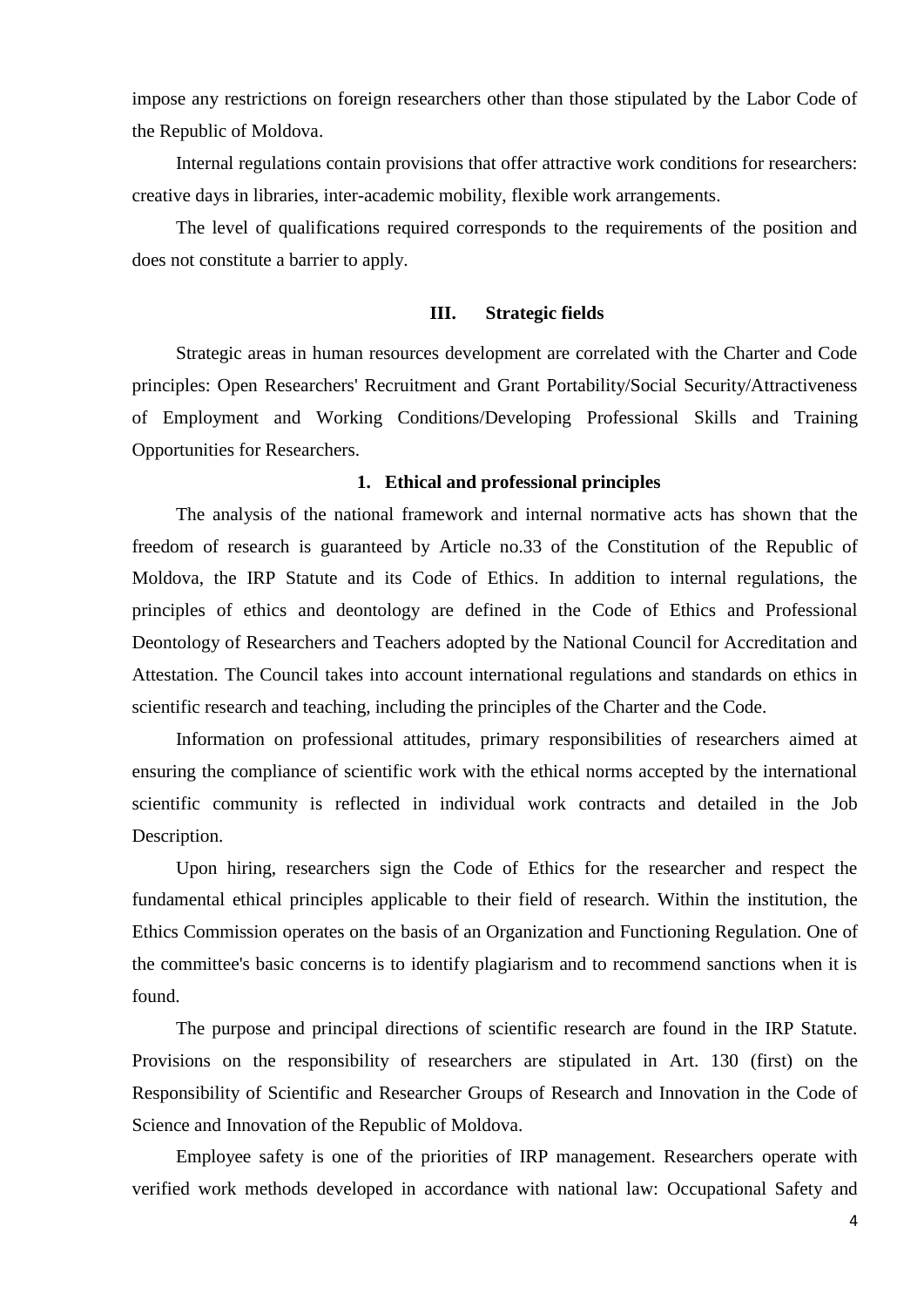Health Act from 10.07.2008 and the corresponding GH. Each researcher is trained in accordance with the Instructions for Scientific Researchers and Typists Protection and after training session.

The employer, according to the Organization and Functioning Regulations, ensures proper working conditions, and also protection and confidentiality of personal data. In accordance with the principles of the Charter and the Code, personal data can be processed only after the employee's written consent.

The Institute offers researchers the opportunity to publish the results of their activities in scientific journals of the Institute and it also facilitates the publication of scientific materials in other journals both at home and abroad. In order to promote research, the Institute organizes scientific events annually.

The IRP tackles the issue of discrimination with utmost responsibility. Internal regulations provide facilities for people with disabilities. Specific provisions on the principle of nondiscrimination are to be introduced in the IRP Statute.

#### **2. Recruitment and employment**

Employment of researchers within the IRP is done in accordance with national law and institutional regulations, allowing each individual to compete freely for each function in accordance with the Labor Code of the Republic of Moldova and with the Code of Science and Innovation of the Republic of Moldova.

The contest for positions is announced on the IRP website, in the national an international media (Euraxess portal). In the IRP, the Contest Regulation is functioning. However, its provisions do not expressly refer to recruitment conditions. Therefore, the Institute has elaborated a *Recruitment Regulation* that respects the principles of the Charter and the European Code. Recruitment procedures are open, transparent and comparable to international practice. It contains the rules of selection, recruitment, employment and recognition of qualifications and previous traineeships according to the CV.

The Republic of Moldova signed the Lisbon Convention on the Recognition of Qualifications to recognize studies, certificates, diplomas both domestic and those obtained in European countries. Recognition and equivalence of diplomas and certificates of highly qualified scientific and teaching activity obtained abroad is regulated by national legislation and approved by the National Agency for Quality Assurance in Education and Research.

The minimum period of activity in the field of research and scientific qualifications necessary for filling vacant positions are regulated by the Code of Science and Innovation of the Republic of Moldova. Thus, in order to avoid discrimination against young researchers during the selection process, the former will be taken into account only if the researchers meet the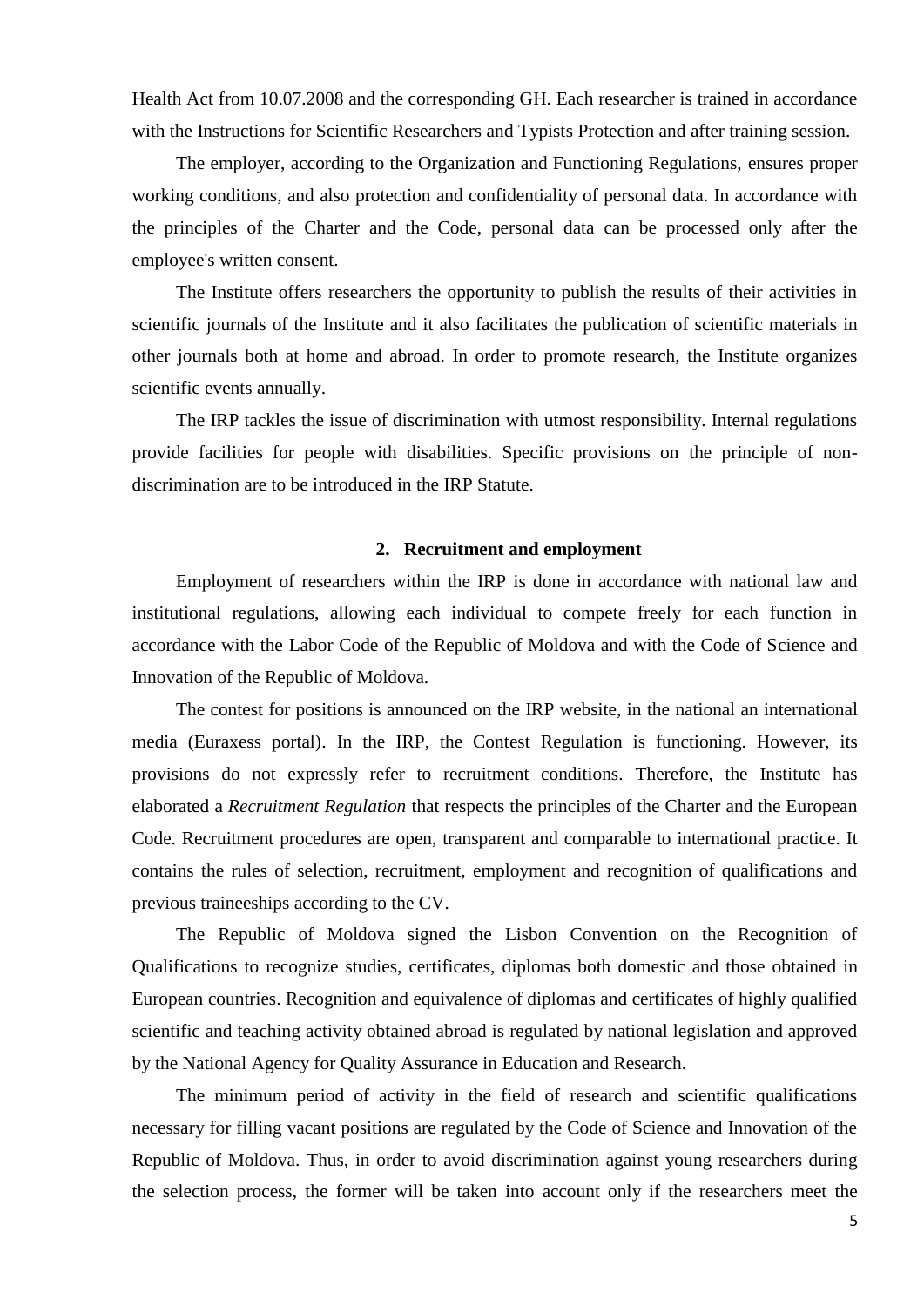minimum of working experience. In this respect, qualifications, skills and abilities necessary for the announced vacancies are extremely relevant to the selection process.

The assessment of staff qualification is stipulated in the institutional *Regulation of Evaluation* and the institutional *Regulation on how to establish the performance bonus*, based on the *Evaluation Form*.

## **3. Working conditions and social security**

According to the Labor Code and the Statute of the Romanian Philology Institute "B. P.- Hasdeu", the employees' career is recognized and the researchers are treated accordingly as professionals. IRP researchers benefit from a research-friendly environment, including flexible work hours and remote collaboration opportunities. The Internal Regulations stipulate the employer's obligations to ensure appropriate working conditions and to train employees in the field of occupational safety under a special program.

Though job security is stipulated in the Labor Code, employees are vulnerable to national reforms. As far as funding and wages are concerned, researchers benefit from them in combination with social security (including health and family allowances, right to pension and unemployment pay-off) in accordance with individual labor contracts and national legislation in force.

As a result of staff analysis it was found that employment within IRP takes place on nondiscriminatory gender principles, so gender balance is respected at all levels of staff.

IRP researchers benefit from multiple career development opportunities, being evaluated periodically to enhance their professional efficiency, but there is still no unified training plan.

The IRP guarantees at all stages of career that researchers benefit from the exploitation of R&D results, in compliance with the Regulation on Registration of Copyright and Related Rights, developed by AGEPI, and has a favorable attitude towards co-authoring, based on Law no. 939-14 of 20.04.2000 on the editorial activity and Decision no.641 of 12.07.2001 on the minimum rates of the authors' remuneration.

Given that education is a means of structuring and disseminating knowledge, the IRP encourages the engagement of researchers in the teaching field, as stipulated in its Regulations on Organization and Functioning, according to the Education Code of the Republic of Moldova (Article 119, Article 120, Art. 113, 134)

The Code of Ethics and Professional Ethics, developed in accordance with the Moldovan legislation in the field of research, innovation and education, sets out principles, responsibilities and procedures so that IRP research and innovation can be conducted in accordance with the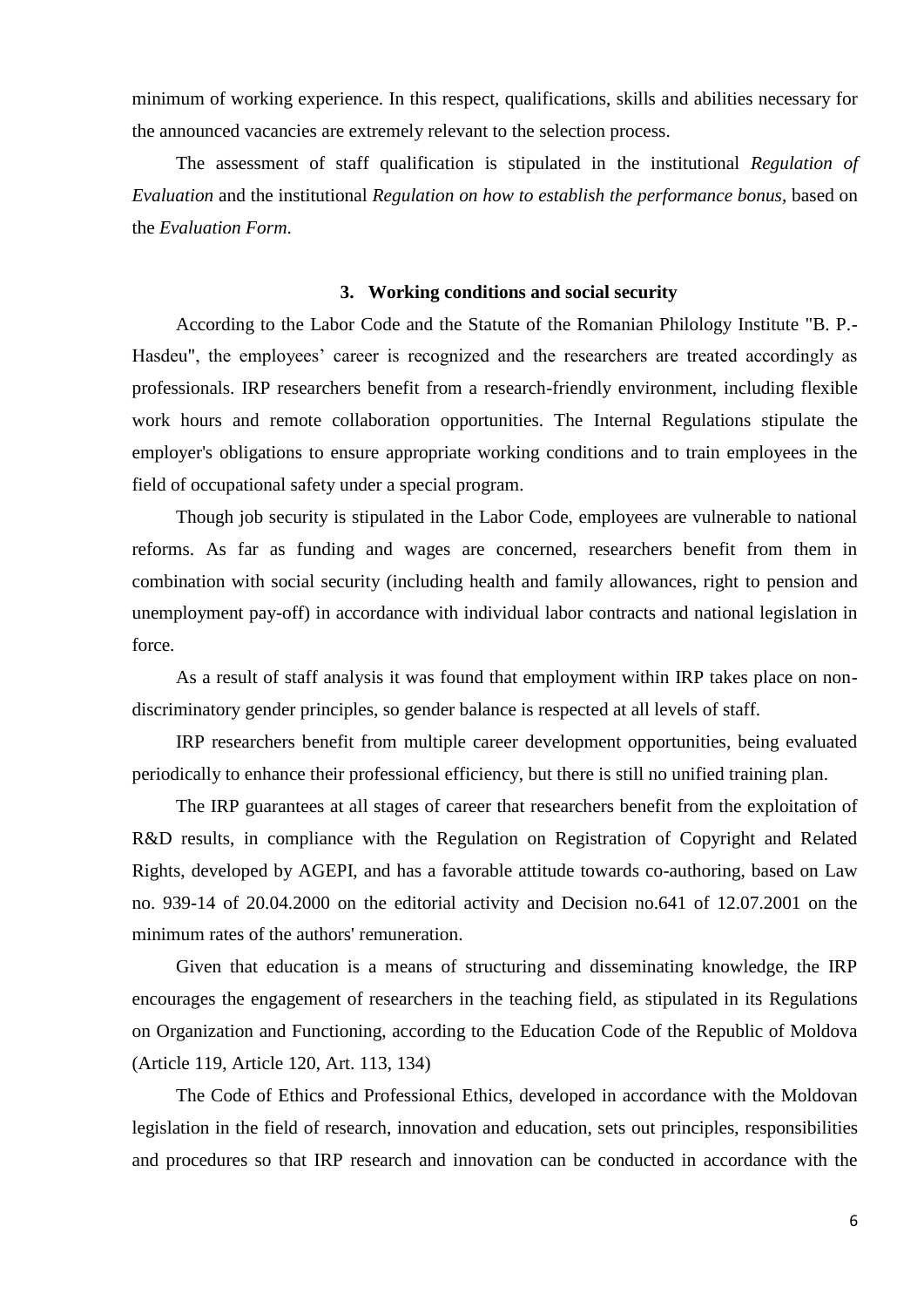requirements of the European Knowledge Area and with ethical principles accepted by the international scientific community.

Based on the Code of Ethics, the IRP has set up an Ethics Committee to coordinate procedures for detecting deviations and identifying inappropriate scientific conduct and to apply sanctions based on the severity of the offenses committed.

In order to protect and promote individual and collective professional interests of researchers and to actively contribute to the functioning of the institution, employees have an opportunity to participate in decision-making, being represented at the level of decision-making bodies of the institution. For example, the Scientific Council consists of a Director, Deputy Director for Scientific Activity, Scientific Secretary, a representative of the Ministry of Education and Research (MER), Heads of Centers, a trade union representative and a representative of young researchers.

## **4. Professional development**

A key element of IRP's success is the permanent development of human potential. In this context, the Institute aimed to ensure continuous improvement of researchers at the highest level. The Institute encourages researchers to participate in various institutional scientific events, as well as in other events organized by other research institutes both in the country and abroad. Researchers have full freedom for continuous improvement by improving their skills at all stages of their professional career.

In order to optimize this dimension, the Intitute included in the Action Plan an obligation to draw up annual plans for continuing professional training, and also to periodically update the IRP website with information on vocational training.

IRP has a clear structure established through an organization chart approved by the MER, and employee job descriptions clearly establish working relationships and managerial duties. Researchers have well-established relationships with heads of subdivisions, and their activity is planned in the individual plans. Periodically, the progress and the results achieved are collected and analyzed by the leadership of the subdivision. Reports lead to metering objectives and scientific research.

In IRP practice there is no mentoring practice in the classical sense of the word. At the same time, the empowerment with the right to supervise doctoral research implies coordination activity of young researchers and it is stipulated in the job descriptions and in Decision no. 1007 of 10.12.2014 for the approval of the Regulation on the organization of doctoral studies, the third cycle and in the Regulation regarding the organization of the doctoral programs.